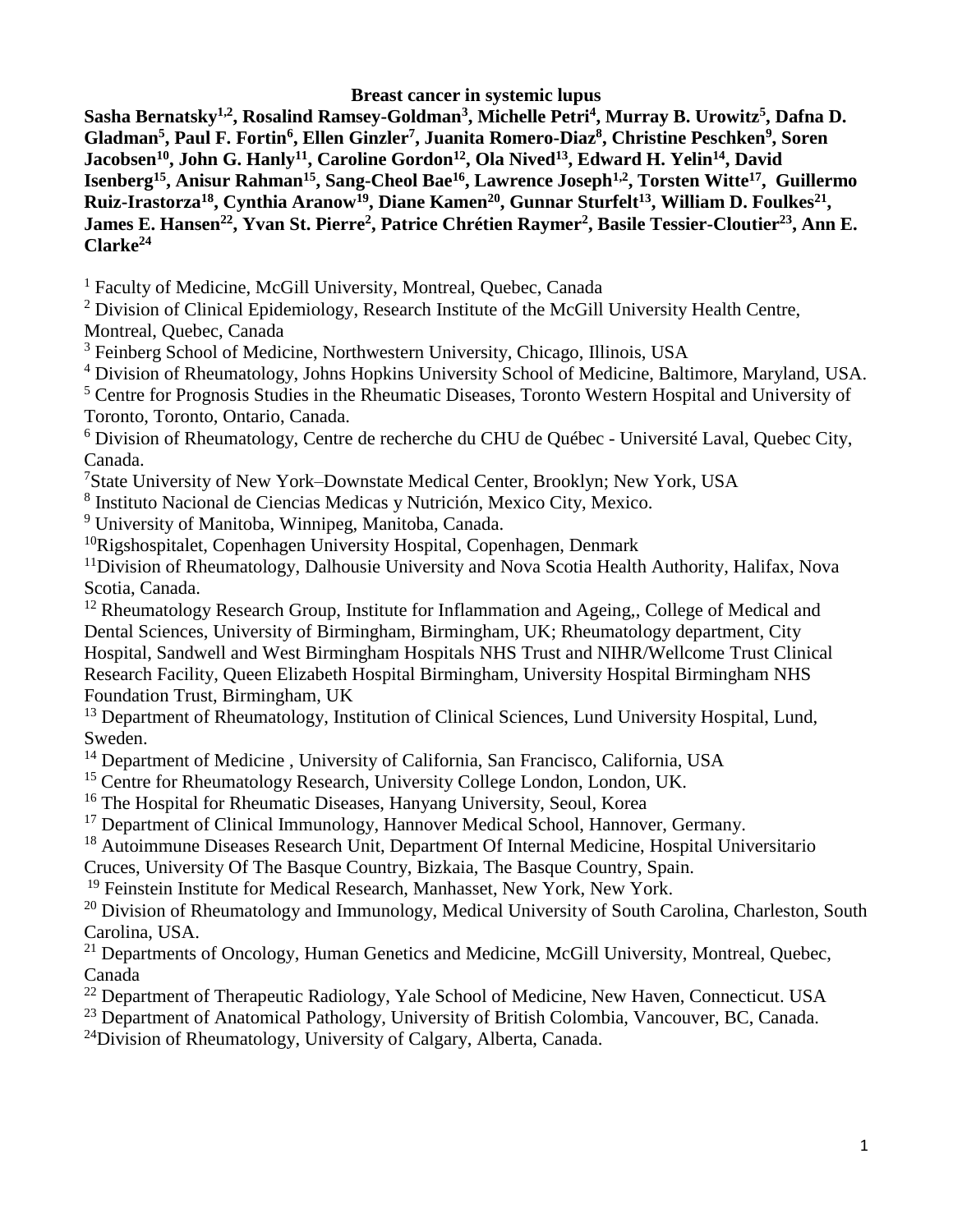# **ABSTRACT**

**Objective:** There is a decreased breast cancer risk in SLE versus the general population. We assessed a large sample of SLE patients, evaluating demographic and clinical characteristics and breast cancer risk. **Methods:** We performed case-cohort analyses within a multi-centre international SLE sample. We calculated the breast cancer hazard ratio (HR) in female SLE patients, relative to demographics, reproductive history, family history of breast cancer, and time-dependent measures of anti-dsDNA positivity, cumulative disease activity, and drugs, adjusted for SLE duration.

**Results:** There were 86 SLE breast cancers and 4,498 female SLE cancer-free controls. Patients were followed on average for 7.6 years. Versus controls, SLE breast cancer cases tended to be white and older. Breast cancer cases were similar to controls regarding anti-dsDNA positivity, disease activity and most drug exposures over time. In univariate and multivariate models, the principal factor associated with breast cancers was older age at cohort entry.

**Conclusions:** There was little evidence that breast cancer risk in this SLE sample was strongly driven by any of the clinical factors that we studied. Further search for factors that determine the lower risk of breast cancer in SLE may be warranted.

**Abstract word count: 190**

**Manuscript word count: 2,705**

**Key words: Breast cancer, systemic lupus erythematosus**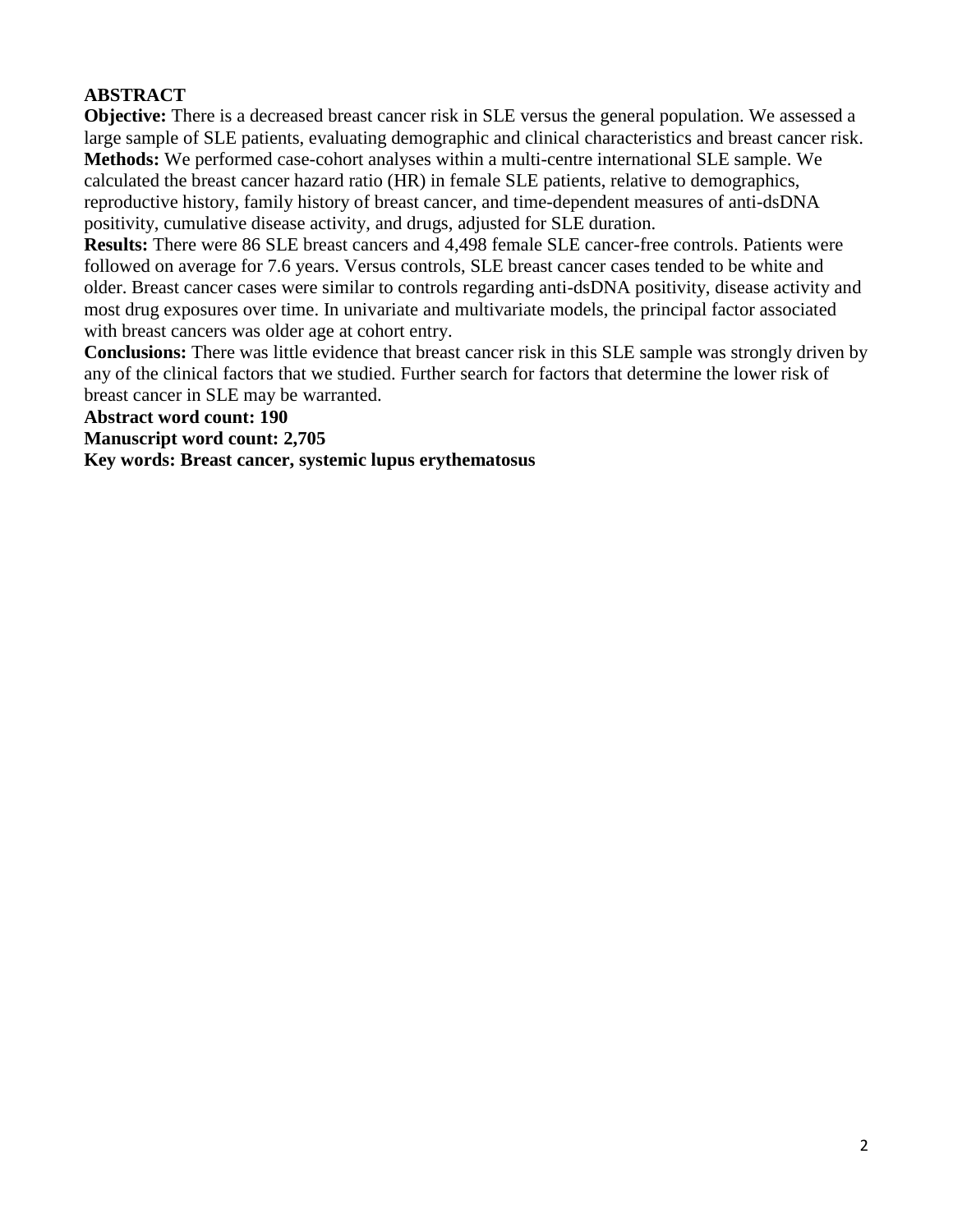### **Introduction**

Systemic lupus erythematosus (SLE) is an autoimmune disease characterized by widespread inflammation leading to a multitude of manifestations in skin, joints, kidneys, and other organs. In SLE, there appears to be about an overall 15% increase in cancer but a decrease in certain cancers. [1] Specifically, the standardized incidence ratio (or relative rate) for breast cancer in SLE has been estimated in a meta-analysis to be 0.76 (95% confidence interval, CI 0.69-0.85) when compared to age and sex matched general population controls. 2 [2] Many theories have arisen in an attempt to explain this phenomenon, such as hypotheses that breast cancer risk in SLE may be reduced by drug exposures (nonsteroidal anti-inflammatory drugs, NSAIDs, anti-malarial drugs, etc) or autoantibody profiles, but no data have evaluated these hypotheses.

Our primary objective was thus to assess breast cancer risk in females with SLE, comparing patients in terms of demographic and clinical factors.

#### **Methods:**

We used data from a very large multi-site international SLE cohort (30 centres, 16,409 patients), with the participation of collaborating centres from two research networks, the Systemic Lupus International Collaborating Clinics (SLICC) and the Canadian Network for Improved Outcomes in Systemic Lupus, as well as other collaborators [3] The patients, who either fulfill the 1997 American College of Rheumatology (ACR) classification criteria for SLE [4] or have a clinical diagnosis of SLE made by a rheumatologist, are enrolled in clinical cohort registries and followed by specialists.

The case-cohort design is a well-described variant of the standard case-control study, which optimizes flexibility and efficiency. In this design, a random subset is chosen from the baseline patients (who are all free of the event of interest) and that subset is the source of controls over time. At each cancer 'event' that occurs over time, the case is compared to the cancer-free controls remaining in that subset sample, on the exposures and variables of interest. The statistical analysis is a modified hazard regression. 5 [5]

Although all centres who participated in our very large cohort study collect data on demographics, 18 centres provided the data required for a case-cohort analysis. The data was not uniformly available on all patients across the 18 cohorts; in some cases, the centres had to perform chart review to obtain the necessary variables. This made the case-cohort approach more feasible than a simple cohort analysis. Thus, the data presented in this analysis are from these centres: Halifax, Montreal, Toronto, Winnipeg, (all in Canada), Baltimore, Chicago, San Francisco Bay Area, Albert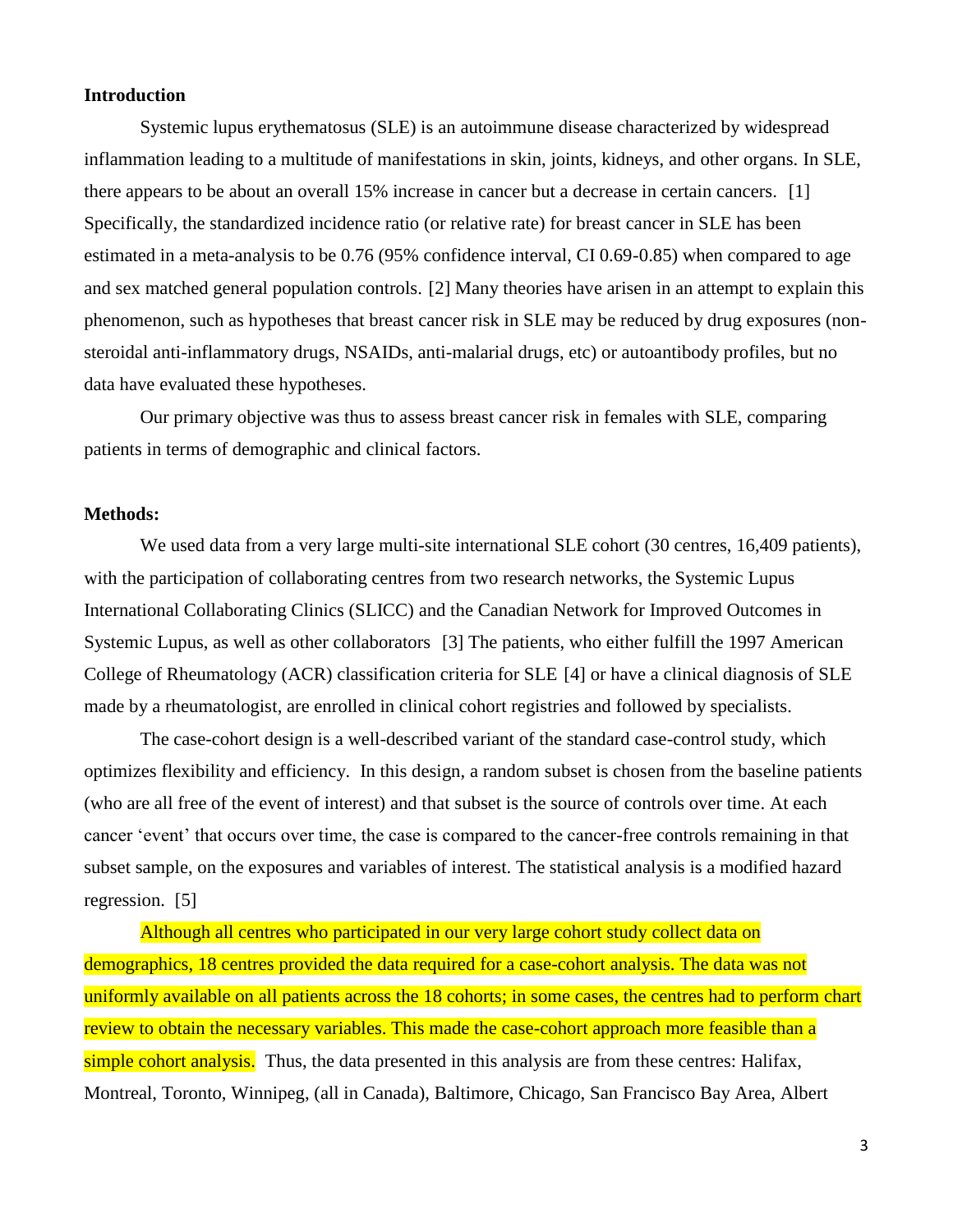Einstein, New York City – State University of New York, South Carolina, (all in the United States), Copenhagen (Denmark), London and Birmingham (England), Bizkaia (Spain), Seoul (South Korea), Hannover (Germany), Lund (Sweden), and Mexico City (Mexico).

We studied only breast cancer cases that had occurred after entry into the lupus cohort at each centre and up to the time of cohort exit (defined by death or date of last visit). The index time for each risk (case-control) set was the date of the case's breast cancer occurrence, with time since SLE diagnosis as the time axis. The controls for each risk set, for each breast cancer case, represented all the subcohort members who remained cancer-free up to that index time. Subjects who developed a cancer other than breast cancer were right-censored.

We used the modified Cox proportional hazards regression case-cohort analyses to calculate the hazard ratio (HR) for breast cancer risk in female SLE patients. We included in our model a timedependent measure, the mean adjusted SLE disease activity, based on SLE Disease Activity Index  $(SLEDAI-2K)$  scores over time.[6] We were also interested specifically in autoantibody profiles, so for our analyses we removed the item for anti-dsDNA from the SLEDAI scores and constructed a separate variable for this. To produce 'mean adjusted SLEDAI-2K' scores over time we used the previously published approach [7] of calculating areas under the curve for SLEDAI-2K values from time zero to the event time of each risk set. The area under the curve is then divided by the time over which activity has been measured (this time is the same for all members of a risk set) and this produces a mean adjusted SLEDAI-2K, which has the same units as the original SLEDAI-2K measure. The mean adjusted SLEDAI-2K scores for each member of each risk set was categorized into quartiles, and in our primary analyses, our variable captured the effect of being in the highest quartile of mean adjusted SLEDAI-2K (versus lower disease activity). At one centre (San Francisco), disease activity was captured only with self-report items of disease activity, as opposed to the standard physician-scored SLEDAI-2K, using a measure validated against the SLEDAI. [8] We performed sensitivity analyses with and without this centre and results were essentially unchanged, hence the primary results reported in this paper included all centres.

As mentioned, we also evaluated anti-dsDNA positivity, using a weighted average of the number of times patients were anti-dsDNA antibody positive over time. The dsDNA antibody test information that we relied on was based on the ACR classification criterion for dsDNA antibody positivity at cohort enrolment, as well as the SLEDAI-2K disease activity item for this test. The dsDNA antibody testing was done locally at each centre with variable assays.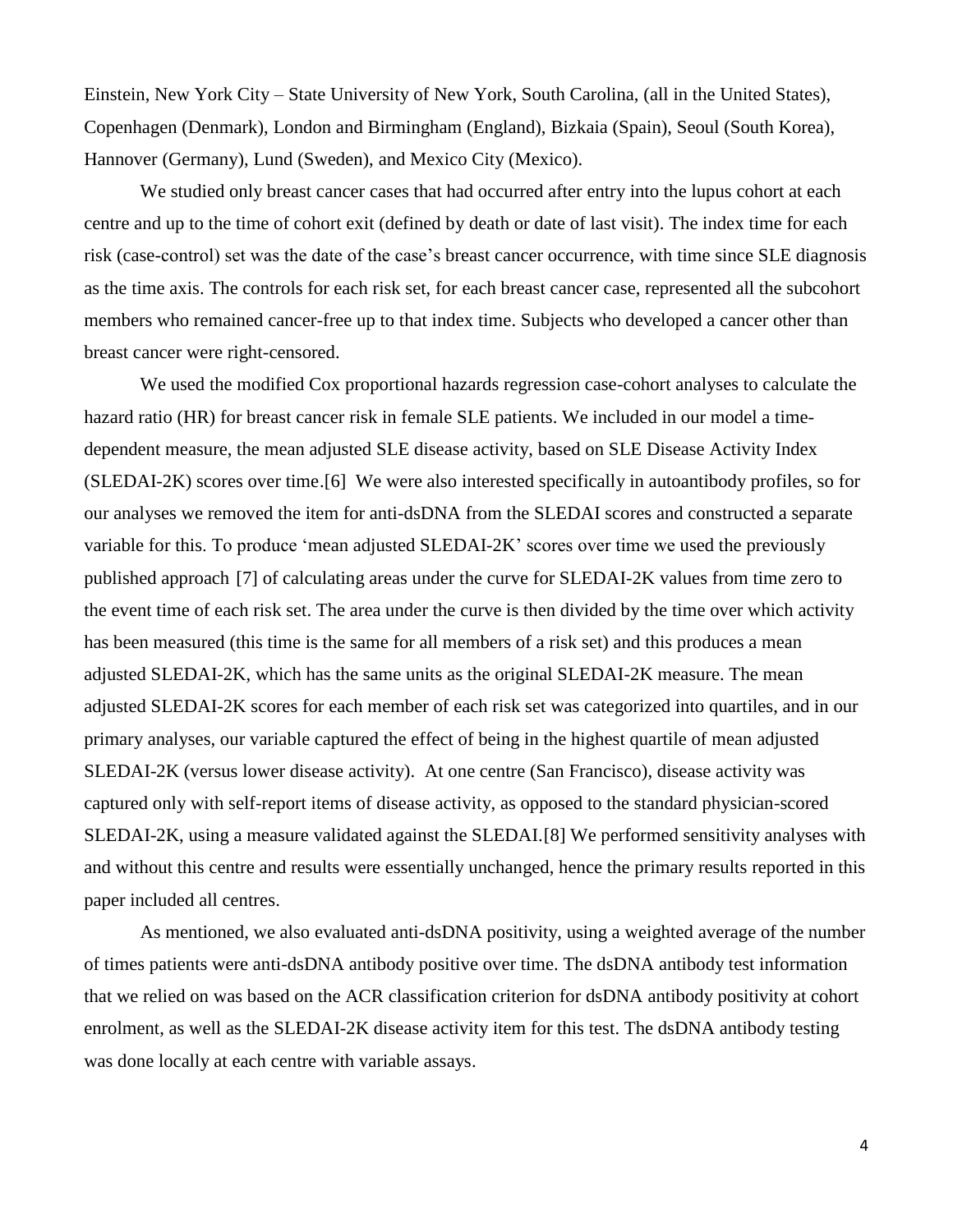The data on demographics (age at cohort entry, as a continuous time-dependent variable, and race/ethnicity), disease activity over time, and all medications of interest, were prospectively recorded in the clinic database and/or medical records at each centre. Medications were included as time-dependent variables for ever-never use, for all the medications listed in Table 2. We included cumulative exposures for systemic steroids, azathioprine, cyclophosphamide, and anti-malarial agents, in our full multivariate model. These variables, calculated from the most detailed records available, used cut-offs as previously described<sup>9</sup>, We also included variables for menopausal status, family history of breast cancer, and number of pregnancies As time zero for the observation interval was SLE diagnosis, our analyses also adjusted for SLE duration, and we adjusted for calendar year. We included one set of analyses where we stratified results by centre in order to account for the possibility of differences across centres. Both the stratified and non-stratified multivariable models were adjusted for all demographic and clinical variables in the model. Because including all these variables did limit the precision of our estimates, we also considered "partial" multivariate models, by using stepwise backward selection to drop nonsignificant predictors.

## **Results:**

We analyzed 86 SLE breast cancers cases and 4,498 female SLE controls. Patients had been followed an average of 7.6 (standard deviation 6.9) years. In the descriptive analyses, compared to controls, SLE breast cancer cases tended to be older at cohort entry (Table 1) and white (possibly reflecting racial/ethnic variations in breast cancer risk in the general population) [10] Breast cancer cases were similar to controls regarding baseline disease activity. A similar proportion of cases and cancerfree controls were anti-dsDNA positive at cohort entry, and through the observation interval.

In univariate and multivariate models (Table 2), the principal demographic factor associated with breast cancers was older age at cohort entry. In univariate analyses only, white race/ethnicity, hormone replacement therapy, menopausal status, and family history of breast cancer were positively associated with breast cancer; these associations were imprecise in the multivariate analyses. For most of the drug exposures, the HR confidence intervals were wide. A negative correlation between cumulative azathioprine and breast cancer was suggested in univariate analyses but in the multivariate analyses the HR was close to the null value. We could not detect a clear association of breast cancer risk with SLE disease activity (excluding dsDNA positivity) or anti-dsDNA positivity over time. Similar findings were seen using stepwise backward selection to drop non-significant predictors.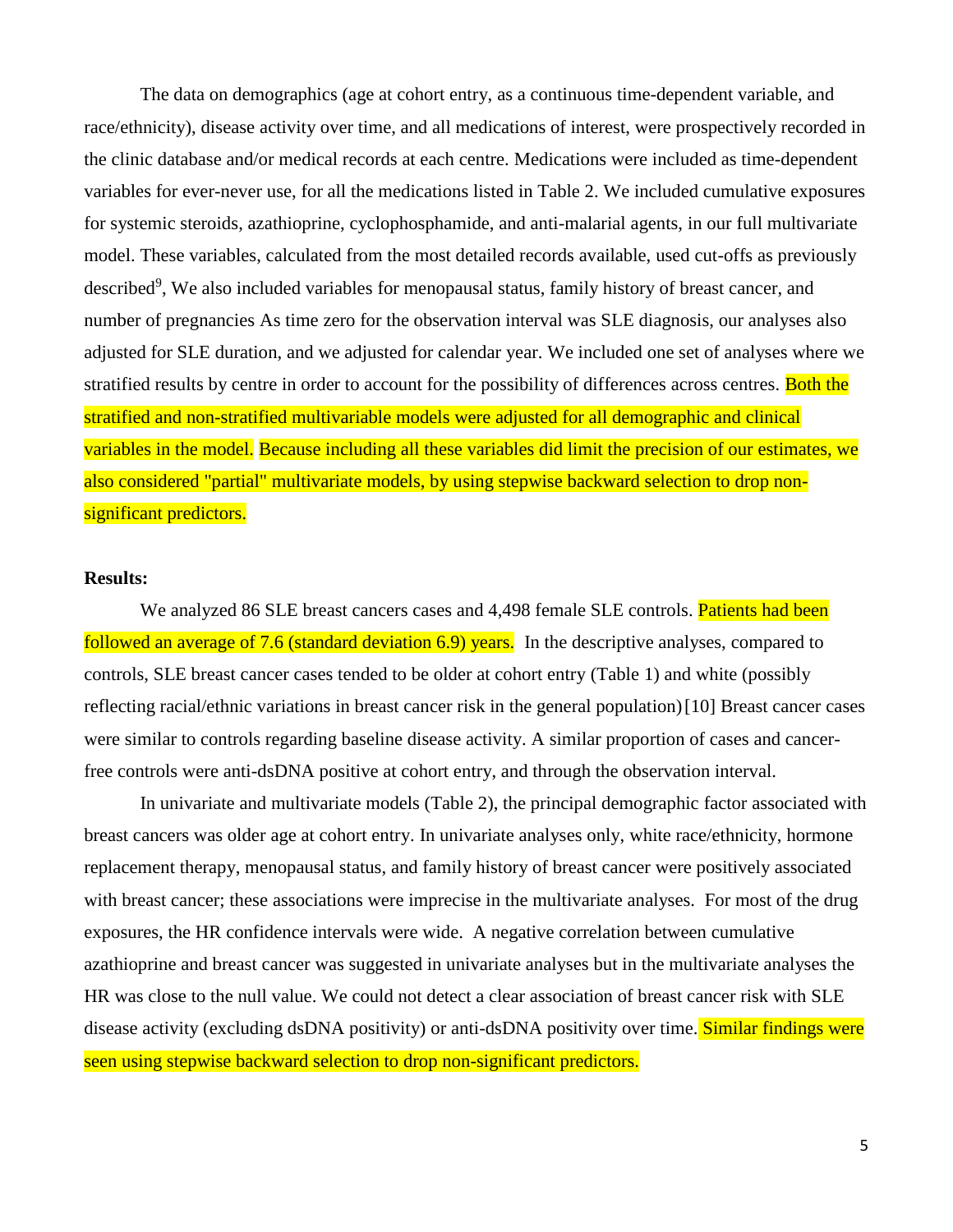### **DISCUSSION:**

As mentioned in the introduction, previous data clearly point towards a decreased risk of breast cancer in SLE<sub>-1</sub>[2,3,11] Many theories have arisen in an attempt to explain this phenomenon, such as hypotheses that breast cancer risk in SLE may be reduced by drug exposures (non-steroidal antiinflammatory drugs, NSAIDs, anti-malarial drugs, etc) or autoantibody profiles, but our study is the first to explore these hypotheses.

In fact, our novel study is one of only a handful of investigations focussing on breast cancer risk in SLE. One previous study relied on administrative data from the United States, which studied only elderly patients without clinically confirming their diagnosis of  $SLE<sup>12</sup>$ . That study showed a decreased risk for estrogen receptor-negative breast cancer, but was unable to examine clinical factors such as antibody positivity or drug use.

Of particular interest are autoantibodies targeting DNA, particularly since (in animal models and cell cultures) some of these antibodies may penetrate cells and interfere with DNA repair, and so potentially be lethal to cancer cells and hence protect against breast cancer. [13] This may be most important for BRCA2-deficient breast cancers; unfortunately we did not have enough detailed information on pathology (or sufficient power) to study this subset of malignancies, which do not account for the majority of cancers in the general population (or  $SLE$ ) [14].

Despite strengths, there are several potential limitations to our study. The mean adjusted SLEDAI-2K values in our analyses were usually based on yearly assessments, and thus we may have missed some relevant information on disease activity. In addition, anti-DNA antibodies were measured by different standard techniques at different centres and/or across the course of the study. Enzyme-linked immunosorbent assays were used most frequently, followed by Crithidia and rarely Farr radioimmunoassay. Anti-dsDNA antibody results may be variable between assays. Moreover, the dsDNA antibody test information that we relied on recorded results as positive or negative; thus, we could not assess the effect of antibody titre on breast cancer risk. As well, we did not have information on past mammography screening or estrogen receptor status on the cases.

Potentially most importantly, the strongest current hypothesis concerning the role of anti-dsDNA antibodies in mediating cancer risk in SLE is that the effect may be due only to specific subtypes of antibodies, that is, cell-penetrating autoantibodies, which may represent only a subset of the anti-DNA antibodies found in SLE. This may also explain the lack of an association between anti-DNA antibodies and lowered breast cancer risk. Finally, we did not attempt to assess whether different subtypes of breast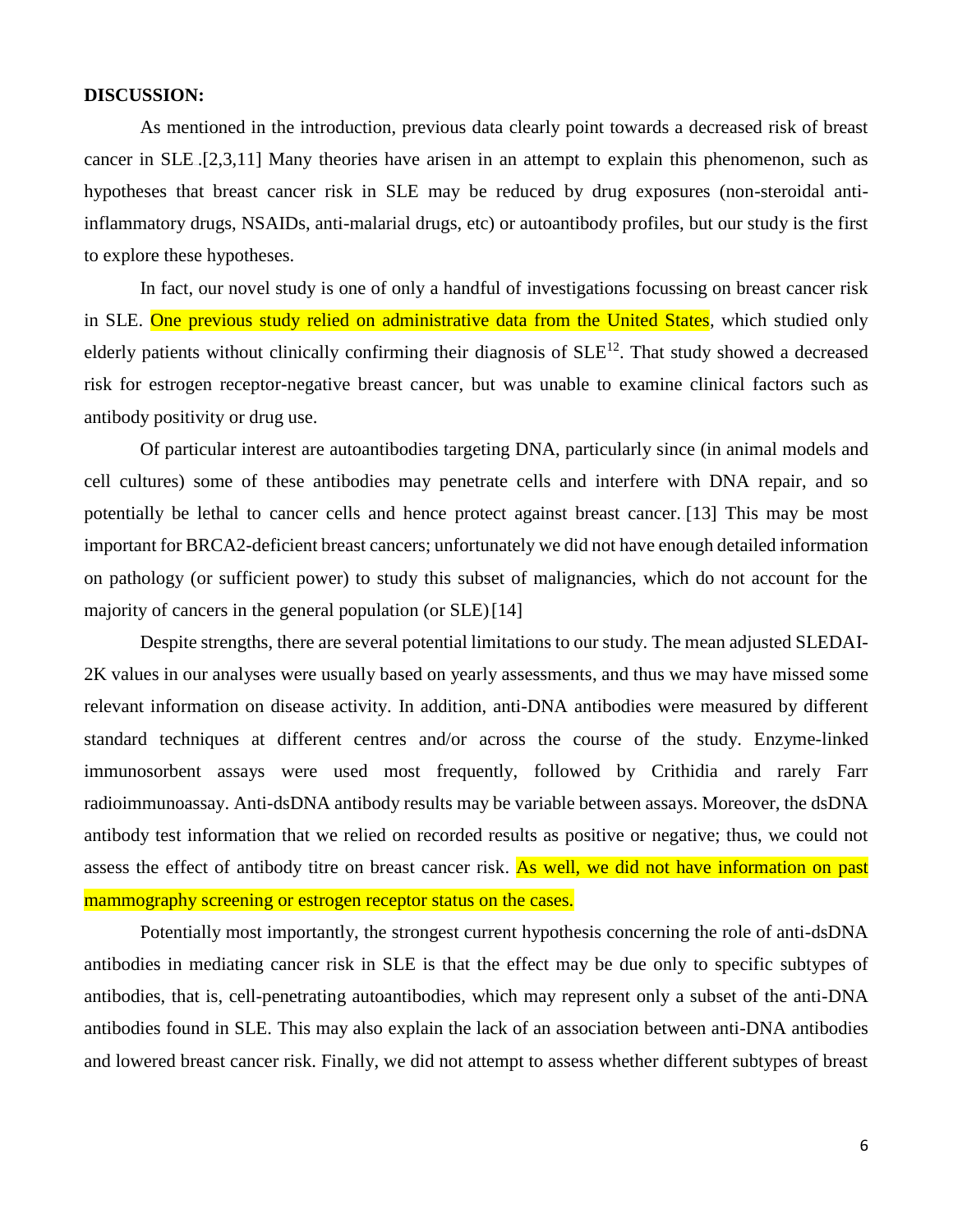cancer are affected preferentially by anti-ds DNA antibodies, or whether the antibodies affected the course of breast cancer. These are all areas of potential interest for future study.

We also did not find a clear association between breast cancer and lupus-related drug exposure. Cyclophosphamide has been suspected of being a trigger for certain malignancies in diseases like SLE, particularly hematological cancers [9] though it has not been clearly linked to breast cancers. On the other hand antimalarial drugs (commonly used in SLE) have been proposed to have a potential role in lowering cancer risk $[15]$  One hypothesis is that anti-malarial drugs might promote, in cancer cells, a type of cell death process called autophagy. [16-17] Our current analyses do not strongly suggest a protective role for this agent, at least with respect to breast cancer. However, even with our large sample, most of the drug effect estimates were too imprecise to definitively rule out positive or negative effects on breast cancer risk in SLE.

As might be expected (being risk factors for breast cancer in the general population [18]), age was an important risk factor for breast cancer, in unadjusted and adjusted analyses. White race, menopausal status, ever-use of hormone replacement therapy, and family history of breast cancer were associated with breast cancer in univariate analyses, although the associations were less clear in the multivariate analyses. Within the general population, women of different racial/ethnic groups have different breast cancer risk profiles. This likely explains the higher breast cancer rates for white SLE patients in our univariate analysis.

Earlier, we used general population breast cancer genome-wide association study (GWAS) data, to explore whether single nucleotide polymorphisms (SNPs) predisposing to SLE might be protective against breast cancer (in women in the general population)[19]. We focused on loci relevant to 10 SNPs that are highly associated with SLE. The one SLE-related SNP with a potentially protective odds ratio (OR) within the GWAS breast cancer cases versus controls, was the rs9888739-C allele (OR 0.90755, uncorrected p value 0.0499, which is not strongly convincing). Thus if a decreased breast cancer risk in SLE is influenced by genetic profiles, this may be due to other SNPs, complex interactions, and/or epigenetic factors.

In summary, in our study of over 4,000 SLE patients, the principal factors associated with breast cancers were older age at cohort entry. There was little evidence that breast cancer risk in this SLE sample was strongly driven by any of the clinical factors that we studied. Further search for factors that determine the lower risk of breast cancer in SLE is warranted.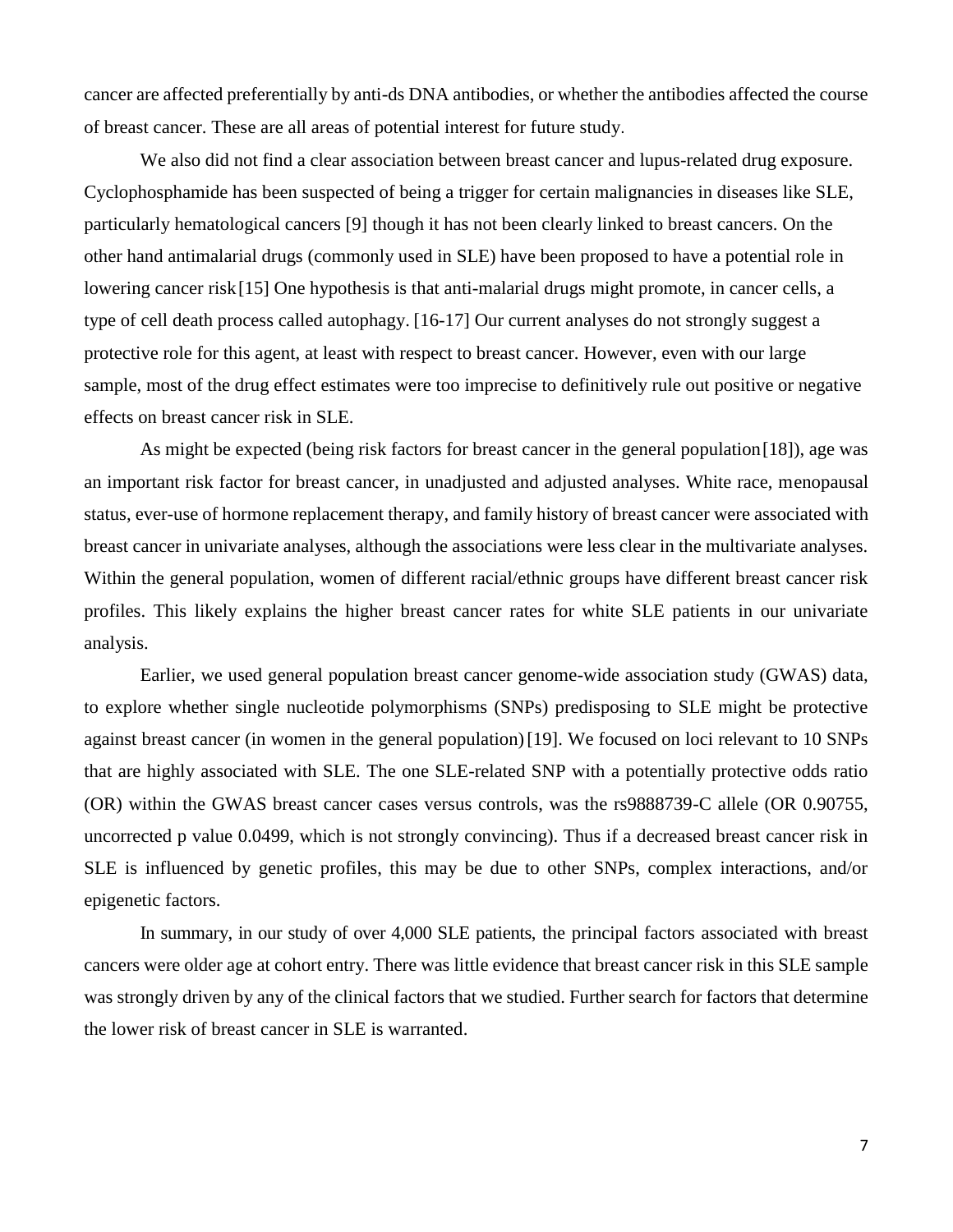# **Conflict of interest:**

The authors declare no conflict of interest.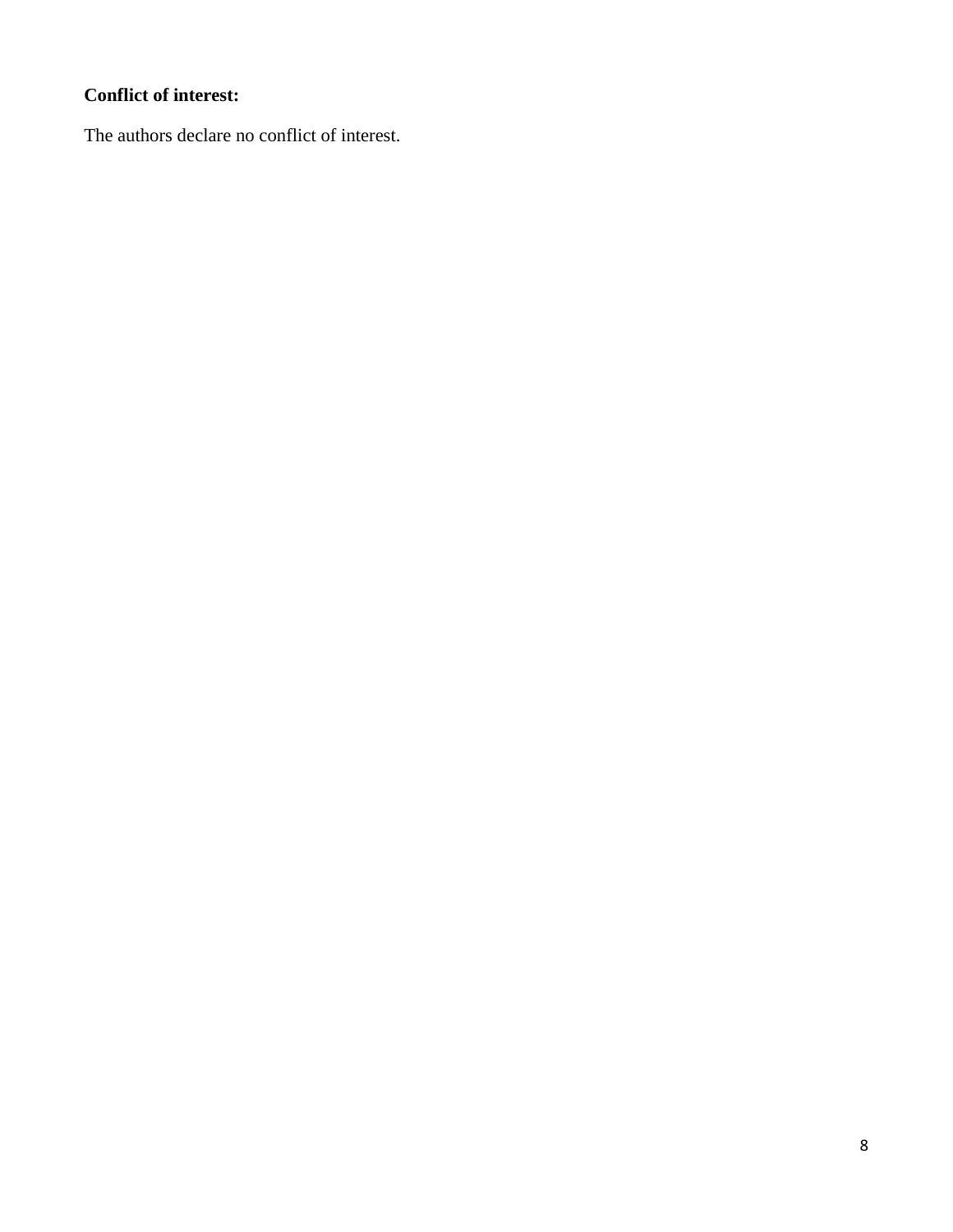**Acknowledgements:** This work has been funded by the CIHR and NIH. The Johns Hopkins SLE cohort research activities are funded by the NIH AR grant #43727. The Montreal SLE cohort research activities are funded by the Singer Family Fund for Lupus Research. Dr. Bernatsky is the recipient of a senior career award from Fonds de recherche du Québec-Sante. Dr. Fortin is the recipient of a Canada Research Chair. The Northwestern SLE cohort is supported by NIH AR grant # 066464. The Birmingham UK lupus cohort has been supported by Lupus UK and the Birmingham NIHR/Wellcome Trust Clinical Research Facility.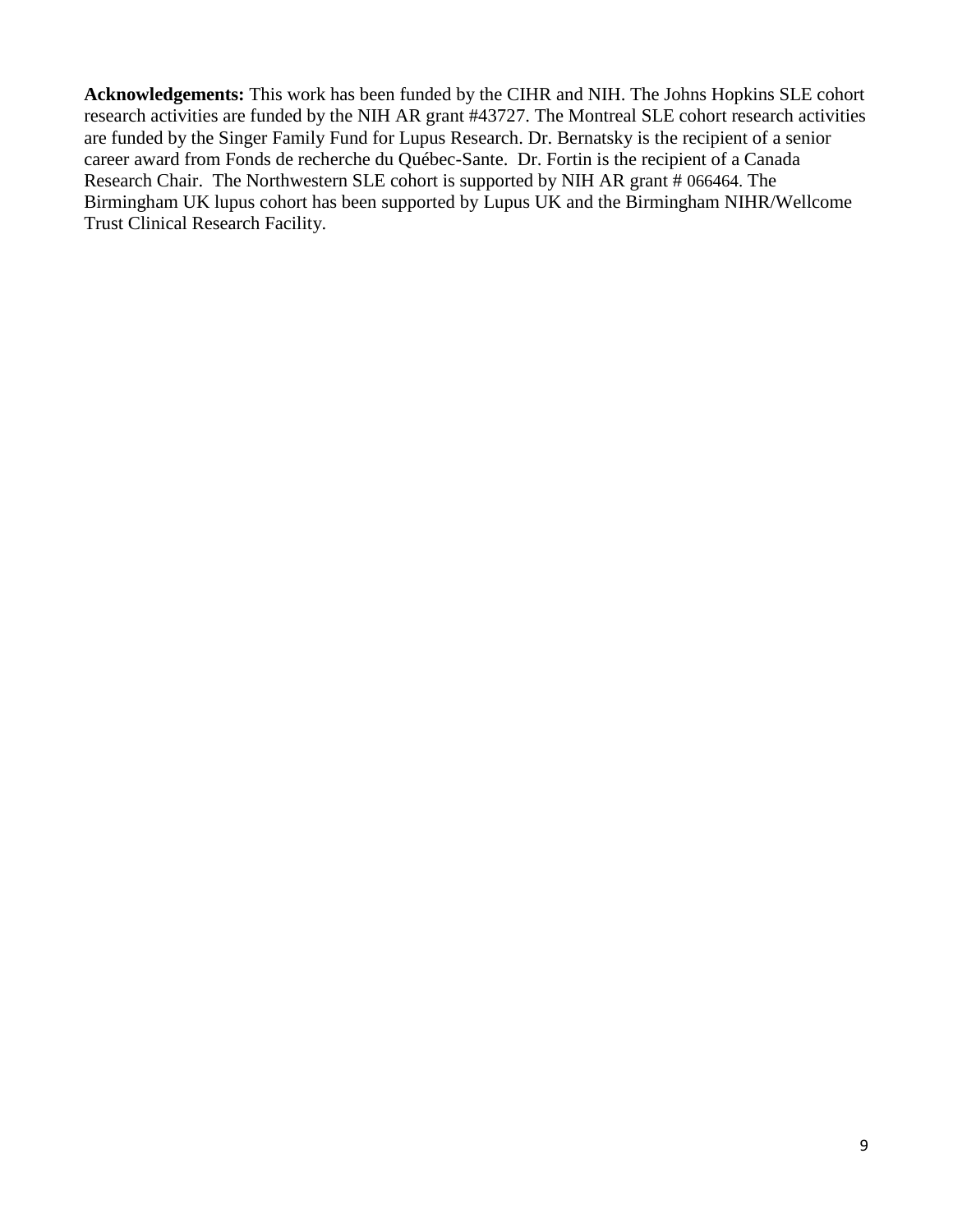## **References**

 $\overline{\phantom{a}}$ 

<sup>1</sup> Bernatsky S, Kale M, Ramsey-Goldman R, Gordon C, Clarke AE. SLE and Malignancies. Curr Opin Rheumatol. 2012 Mar;24(2):177-81

<sup>2</sup>Bernatsky S, Ramsey-Goldman R, Foulkes WD, Gordon C, Clarke AE. Breast, ovarian, and endometrial malignancies in systemic lupus erythematosus: a meta-analysis. Br J Cancer. 2011 Apr 26;104(9):1478-81.

<sup>3</sup> Bernatsky S, Ramsey-Goldman R, Labrecque J, Joseph L, Boivin JF, Petri M, et al Cancer risk in systemic lupus: an updated international multi-centre cohort study. J Autoimmun. 2013;42:130-135

<sup>4</sup> Hochberg MC. Updating the American College of Rheumatology revised criteria for the classification of systemic lupus erythematosus [letter]. Arthritis Rheum 1997;40:1725

<sup>5</sup> Barlow WE, Ichikawa L, Rosner D, Izumi S. Analysis of case-cohort designs. J Clin Epidemiol. 1999 Dec;52(12):1165-72

<sup>6</sup> Ibañez D, Urowitz MB, Gladman DD. Summarizing disease features over time: I. Adjusted mean SLEDAI derivation and application to an index of disease activity in lupus. J Rheum. 2003;30:1977-82

<sup>7</sup> Ibañez D, Gladman DD, Urowitz MB. Adjusted mean Systemic Lupus Erythematosus Disease Activity Index-2K is a predictor of outcome in SLE. J Rheumatol. 2005 May;32(5):824-7.

<sup>8</sup> Yazdany J, Yelin EH, Panopalis P, Trupin L, Julian L, Katz PP, Validation of the systemic lupus erythematosus activity questionnaire in a large observational cohort. Arthritis Rheum 2008; 59:136-143.

<sup>9</sup> Bernatsky S, Joseph L, Boivin JF, Gordon C, Urowitz M, et al. The relationship between cancer and medication exposures in systemic lupus erythaematosus: a case-cohort study. Ann Rheum Dis. 2008 Jan;67(1):74-9

<sup>10</sup> Breast Cancer Rates by Race and Ethnicity U.S. Centers for Disease Control and Prevention <http://www.cdc.gov/cancer/breast/statistics/race.htm>Accessed December 2015

<sup>11</sup> Parikh-Patel A, Allen M, Cress R, White RH. Cancer risk in a cohort of patients with systemic lupus erythematosus (SLE) in California. Cancer causes & control 2008;19(8):887-894

<sup>12</sup> Gadalla SM, Amr S, Langenberg P, Baumgarten M, Davidson WF, Schairer C et al. Breast cancer risk in elderly women with systemic autoimmune rheumatic diseases: a population-based case-control study. Br J Cancer 2009; 100(5):817-821.

<sup>13</sup> Hansen JE, Chan G, Liu Y, Hegan DC, Dalal S, Dray E, Kwon Y, Xu Y, Xu X, Peterson-Roth E, Geiger E, Liu Y, Gera J, Sweasy JB, Sung P, Rockwell S, Nishimura RN, Weisbart RH, Glazer PM. Targeting cancer with a lupus autoantibody. Sci Transl Med. 2012 Oct 24;4(157):157ra142

<sup>14</sup> Tessier Cloutier B, Clarke AE, Ramsey-Goldman R, Wang Y, Foulkes W, Gordon C, Hansen JE, Yelin E, Urowitz MB, Gladman D, Fortin PR, Wallace DJ, Petri M, Manzi S, Ginzler EM, Labrecque J, Edworthy S, Dooley MA, Senécal JL, Peschken CA, Bae SC, Isenberg D, Rahman A, Ruiz-Irastorza G, Hanly JG, Jacobsen S, Nived O, Witte T, Criswell LA, Barr SG, Dreyer L, Sturfelt G, Bernatsky S. Breast cancer in systemic lupus erythematosus. Oncology. 2013;85(2):117-21

<sup>15</sup> Ruiz-Irastorza G, Ugarte A, Egurbide MV, Garmendia M, Pijoan JI, Martinez-Berriotxoa A, Aguirre C. Antimalarials may influence the risk of malignancy in systemic lupus erythematosus. Ann Rheum Dis. 2007 Jun; 66(6): 815-7.

<sup>16</sup> Rahim R, Strobl JS. Hydroxychloroquine, chloroquine, and all-trans retinoic acid regulate growth, survival, and histone acetylation in breast cancer cells. Anticancer Drugs 2009; 20(8):736-745.